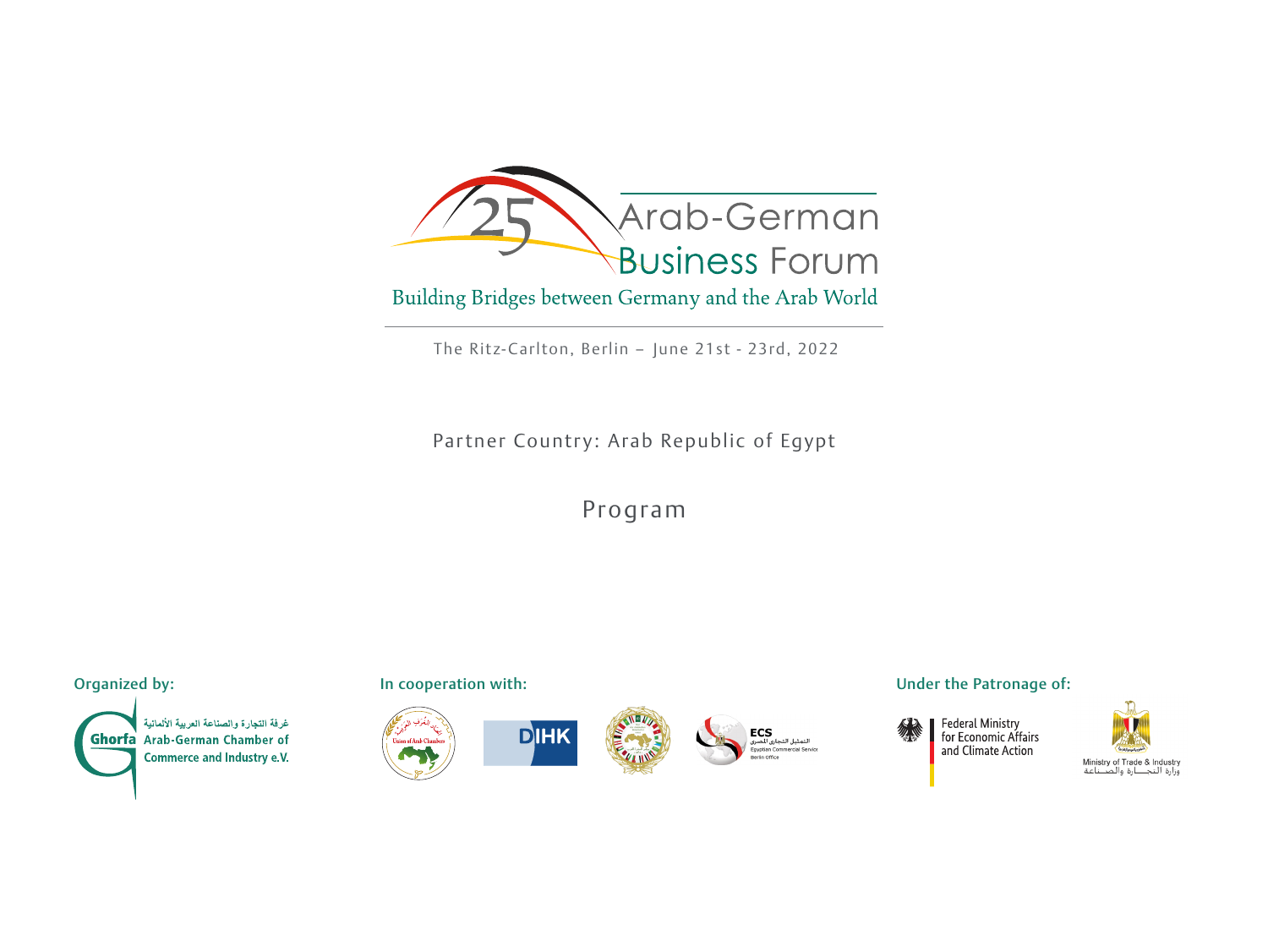### Business Forum 2022 25th ARAB-GFRMAN BUSINESS FORUM: PROGRAM

### Tuesday, June 21st, 2022

Registration *at The Ritz-Carlton Hotel Potsdamer Platz 3, 10785 Berlin* 12:00 h –18:00 h

Egyptian Economy: Opportunities and Challenges 16:45 h –17:45 h

### *Moderation: Mr. Jan Nöther CEO AHK Egypt*

*Speakers: Dr. Peter Ramsauer President of the Ghorfa Arab-German Chamber of Commerce and Industry, Federal Minister ret.*

*H.E. Ms. Nevin Gamea Minister of Trade and Industry, Arabic Republic of Egypt*

*Dr. Ralf Wintergerst Group CEO of Giesecke+Devrient*

*Mr. Sameh Sabry Senior Vice President Managing Director Wintershall Dea Egypt*

Reception & Networking Get Together *at China Club, Adlon Palais, Behrenstraße 72, 10117 Berlin* 18:30 h –21:00 h

### Wednesday, June 22th, 2022

Registration *at The Ritz-Carlton Hotel Potsdamer Platz 3, 10785 Berlin* 08:00 h

Official Opening 09:00 h –10:00 h

*Moderation: Ms. Stefanie Suren Journalist, Deutsche Welle*

*Welcoming: Mr. Abdulaziz Al-Mikhlafi Secretary General Ghorfa Arab-German Chamber of Commerce and Industry*

*Speakers: Dr. Peter Ramsauer President of the Ghorfa Arab-German Chamber of Commerce and Industry, Federal Minister ret.*

*H.E. Ms. Nevin Gamea Minister of Trade and Industry, Republic of Egypt*

*H.E. Dr. Mustapha Adib Ambassador of the Republic of Lebanon / Dean of the Arab Diplomatic Corps, Germany*

*Dr. Volker Treier Head of Foreign Trade and Member of the Executive Board, DIHK*

Networking Break 10:00 h

1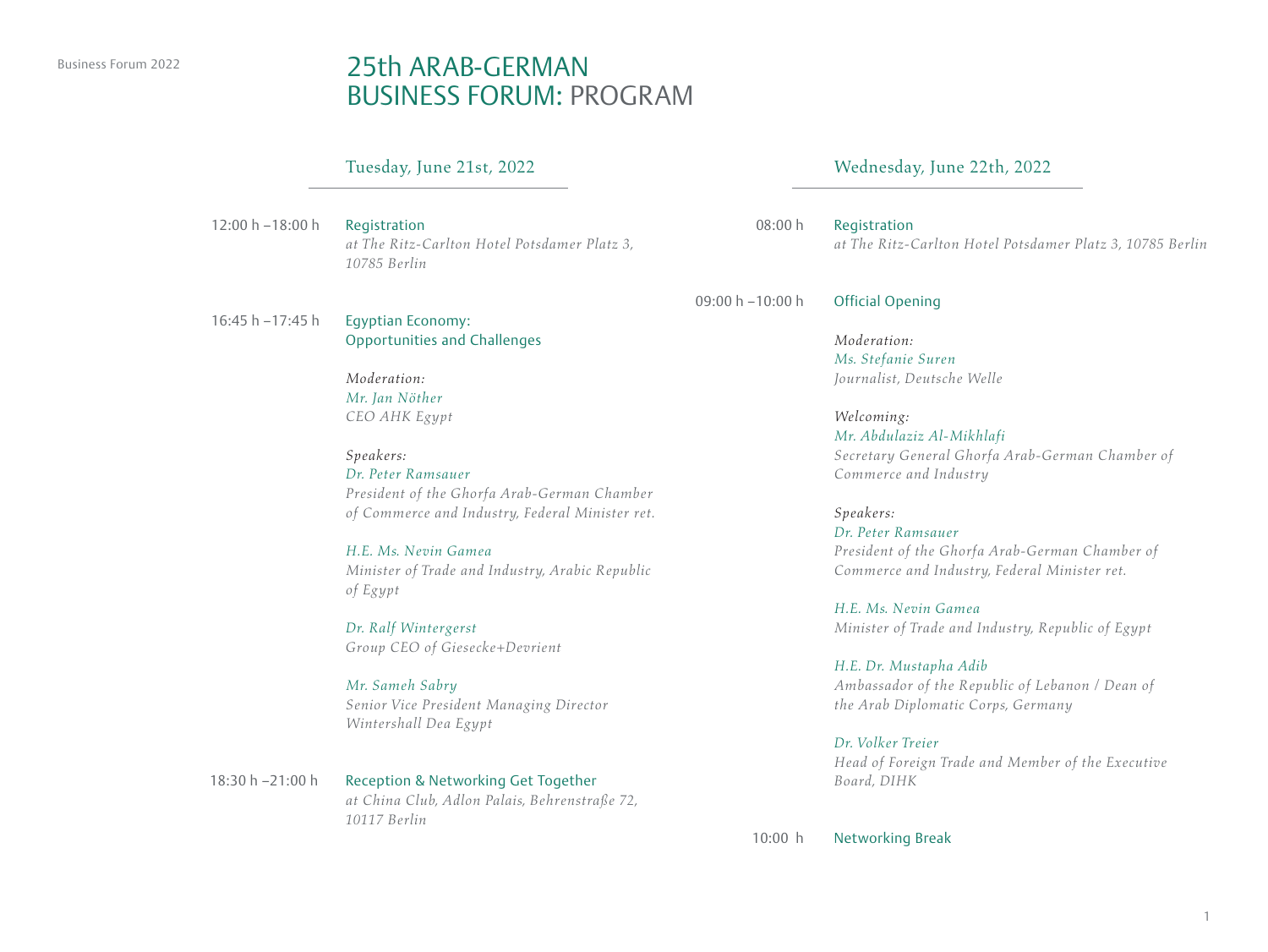# Business Forum 2022 25th ARAB-GERMAN BUSINESS FORUM: PROGRAM

### Panel 1:

*Mobility and Logistics: Smart Solutions as a Key to a Sustainable Development?*

### *Moderation: Mr. Uwe Stupperich Managing Partner, M.G. International (Holding) GmbH*

*Speakers: Ms. Abir Leheta Chief Executive Officer, Egytrans, Egypt*

*Mr. Khalid A. Latif Chief Marketing Officer, Alba*

*Dr. Ansgar Brockmeyer Executive Vice President Sales & Marketing, Stadler Rail*

### *Mr. Alexander Doll*

*Former Member of the Board of Deutsche Bahn for Freight Transport, Logistics and Finance and current Chairman of Lincoln International, Board Member and Senior Advisor to Corporates, Private Equity and Family Offices*

*Mr. Tobias Maier*

*CFO Middle East & Africa, DHL Global Forwarding*

10:30 h –11:30 h Panel 2: 11:30 h –12:30 h

*Sustainability and Waste Management: Major Challenges and Excellent Opportunities*

*Moderation: Mr. Olaf Hoffmann CEO, Dorsch Group*

*Speakers: Mr. Ali Al Baqali Chief Executive Officer, Alba*

*Dr. Udo Huenger Vice President, BASF Middle East and Egypt*

*Dr. Jose Gomes Head of Corporate Development, Dornier Group*

12:30 h

Networking Lunch

2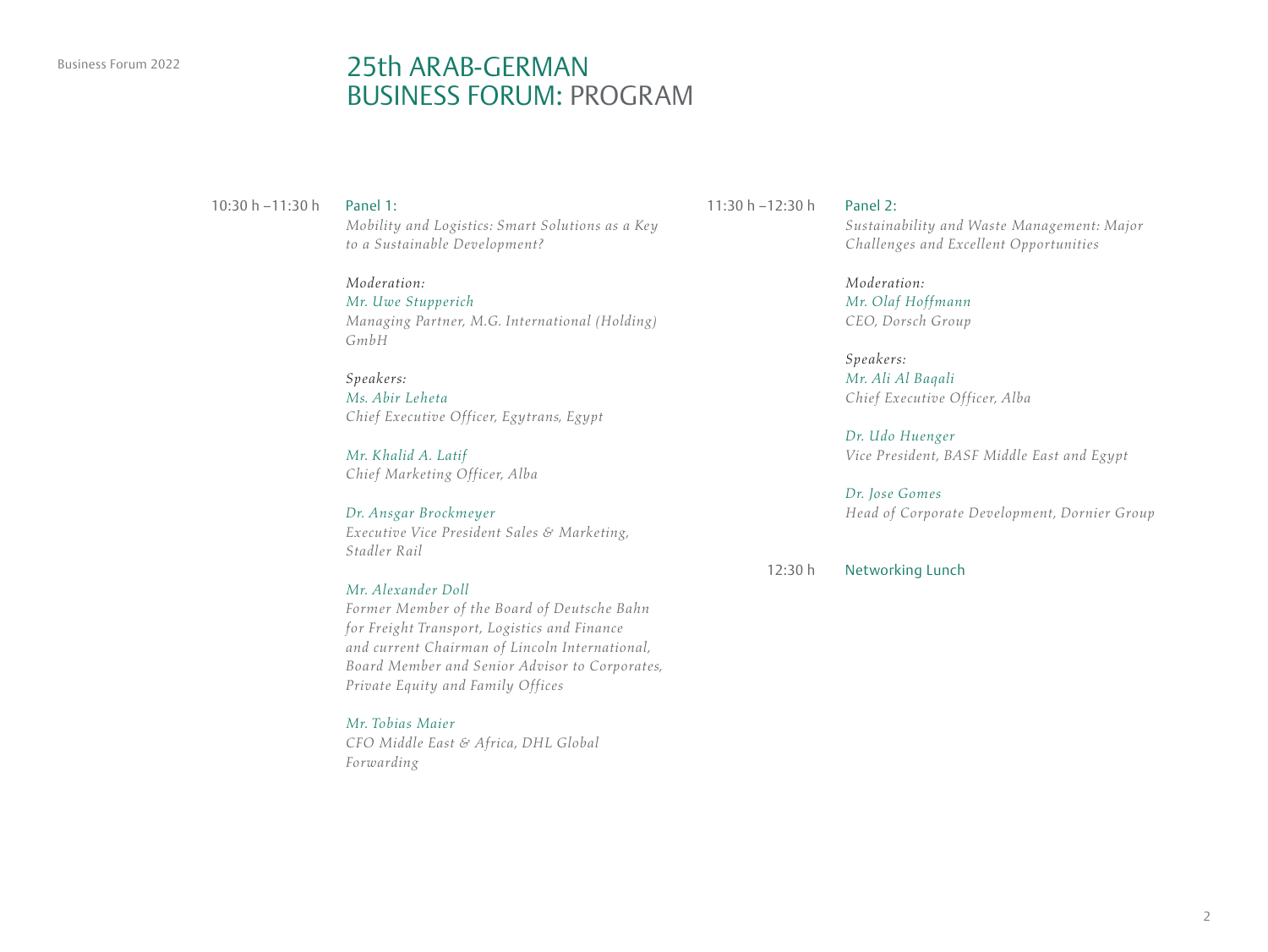# Business Forum 2022 25th ARAB-GFRMAN BUSINESS FORUM: PROGRAM

#### Panel 3:

*The Fourth Industrial Revolution: Challenges and Opportunities for the Arab World*

*Moderation: Mr. Jürgen Hogrefe Chairman, Hogrefe Consulting*

### *Speakers:*

*Mr. Mohamed Abdel Karim, Eng. CEO, Industrial Modernization Centre*

*Mr. Ahmad Hawsawi CEO, Siemens LLC Saudi Arabia*

*Mr. Bernhard Randerath CEO, German Emirati Institute*

*Mr. Mohamed Amri Managing Director, Sfax Industry 4.0 Center*

*Ms. Meryem Richter Project Manager Digital Transformation, Gesellschaft für Internationale Zusammenarbeit (GIZ)*

*Dr. Claus W Biermann Chief Medical Advisor, Area9 Lyceum*

13:30 h –14:30 h Panel 4: 14:30 h –15:30 h

*Finance and Investment Possibilities: Venture Capital, FinTech and NFTs* 

*Moderation: Dr. Kilian Bälz Partner, Amereller*

*Speakers: Prof. Dr. Christian Aders Senior Managing Director, ParkView Partners*

### *Mr. Alexander Doll*

*Former Member of the Board of Deutsche Bahn for Freight Transport, Logistics and Finance and current Chairman of Lincoln International, Board Member and Senior Advisor to Corporates, Private Equity and Family Offices*

*Dr. Holger Bingmann Managing Partner BPI, President ICC Germany e.V., Founder DBU University*

*Mr. Fabian Bahr Director Berlin Office, Giesecke+Devrient* 

*Mr. Rakan I. Algaraawi Associate International Office Director Germany, Ministry of Investment, Saudi Arabia*

Networking Break 15:30 h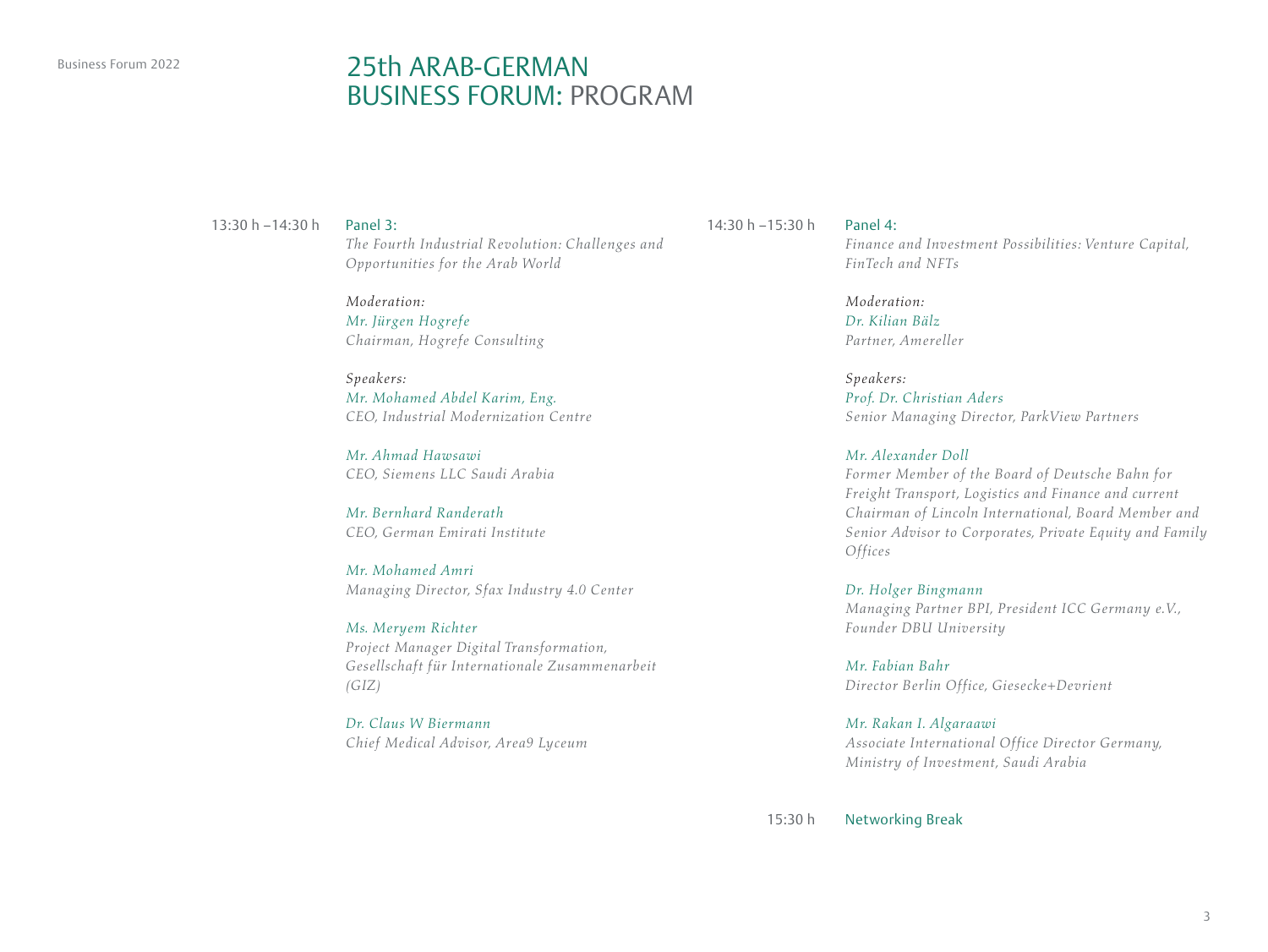### Business Forum 2022 25th ARAB-GERMAN BUSINESS FORUM: PROGRAM

### Thursday, June 23th, 2022

16:00 h –17:00 h

#### Panel 5

*What will the Food of the Future be like? Remarks on Food Security and Food Technology*

*Moderation:*

*Mr. Wolf Schwippert Lawyer, Schwippert Law Office*

### *Speakers:*

*Mr. Max Müller Vice President/ Head of Corporate PA Germany & Europe, Bayer AG*

*H.E. Dr. Khaled Hanafy Secretary General, Union of Arab Chambers*

### *Dr. Gihan Saleh*

*Advisor to the Prime Minister for Economic Affairs, Egypt* 

*Prof. Dr. Ahmed Eltigani Elmansouri CEO, Alrawabi Dairy Company*

Networking Reception & Gala Dinner *Keynote: H.E. Shaikh Daij bin Salman Bin Daij Al Khalifa Chairman of the Board of Directors, Alba* 19:00 h –21:00 h

Registration 08:00 h

09:15 h –09:45 h

#### Opening *Dr. Peter Ramsauer*

*President of the Ghorfa Arab-German Chamber of Commerce and Industry, Federal Minister ret.*

### *Prof. Dr. Dominik Schnichels*

*Director General of the Trade Department, Federal Ministry for Economic Affairs and Climate Action*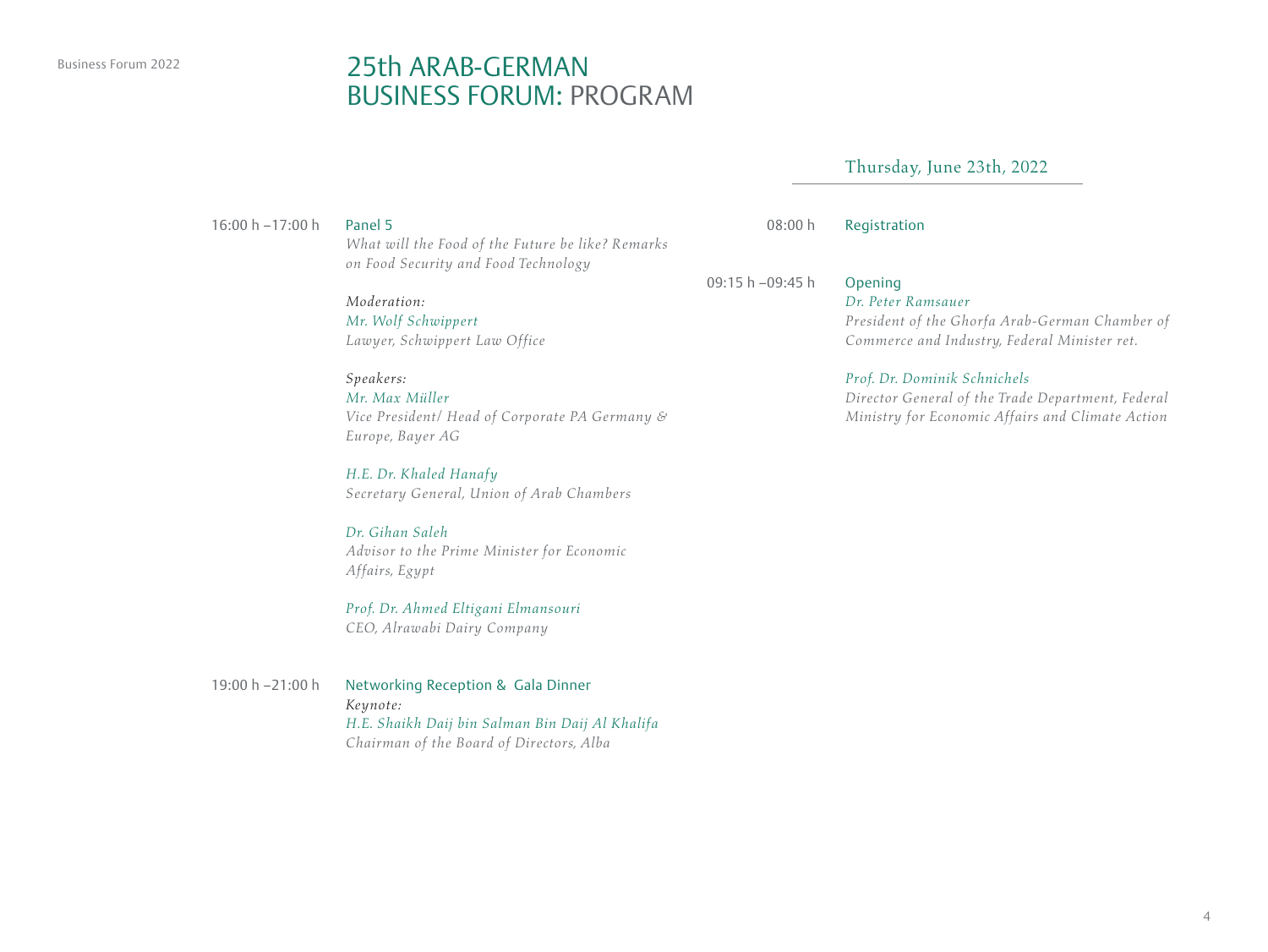# Business Forum 2022 **THE ARAB-GERMAN** BUSINESS FORUM: PROGRAM

09:45 h –10:45 h

#### Panel 6:

*Recovery and Revival: Business in the postpandemic Arab World*

*Moderation: Dr. Philipp Stompfe Lawyer, Alexander & Partner*

*Speakers: Mr. Olaf Hoffmann CEO, Dorsch Group*

*Dr. Gihan Saleh Advisor to the Prime Minister for Economic Affairs, Egypt*

*H.E. Dr. Khaled Hanafy Secretary General, Union of Arab Chambers*

*Dr. Mahmoud Momtaz Chairman, Egyptian Competition Authority*

*Dr. Alpertunga Kueksal Country Cluster Head & Managing Director, BASF Middle East LLC*

*Mr. Mostafa El-Bagoury CEO, Siemens Egypt*

Networking Break 10.45 h

11:30 h –12:30 h

### Panel 7:

*Ambassador Talk: Perspectives on Arab-German Business Relations*

*Moderation: Dr. Florian Amereller Partner, Amereller*

*Speakers: H. E. Khaled Galal Eldin Abdelhamid Ambassador of the Republic of Egypt*

*H.E. Oliver Rentschler Director-General for Climate Diplomacy, Economic Affairs and Technology, Federal Foreign Office*

*H.E. Abdulla Abdullatif Abdulla Ambassador of the Kingdom of Bahrain*

*Dr. Dorothea Schütz Deputy Director-General for Africa, Middle East, Foreign Economic Cooperation and Trade Fair Policy, Regional Director for Africa, Federal Ministry for Economic Affairs and Climate Action*

*Mr. Dieter Haller Ambassador ret.*